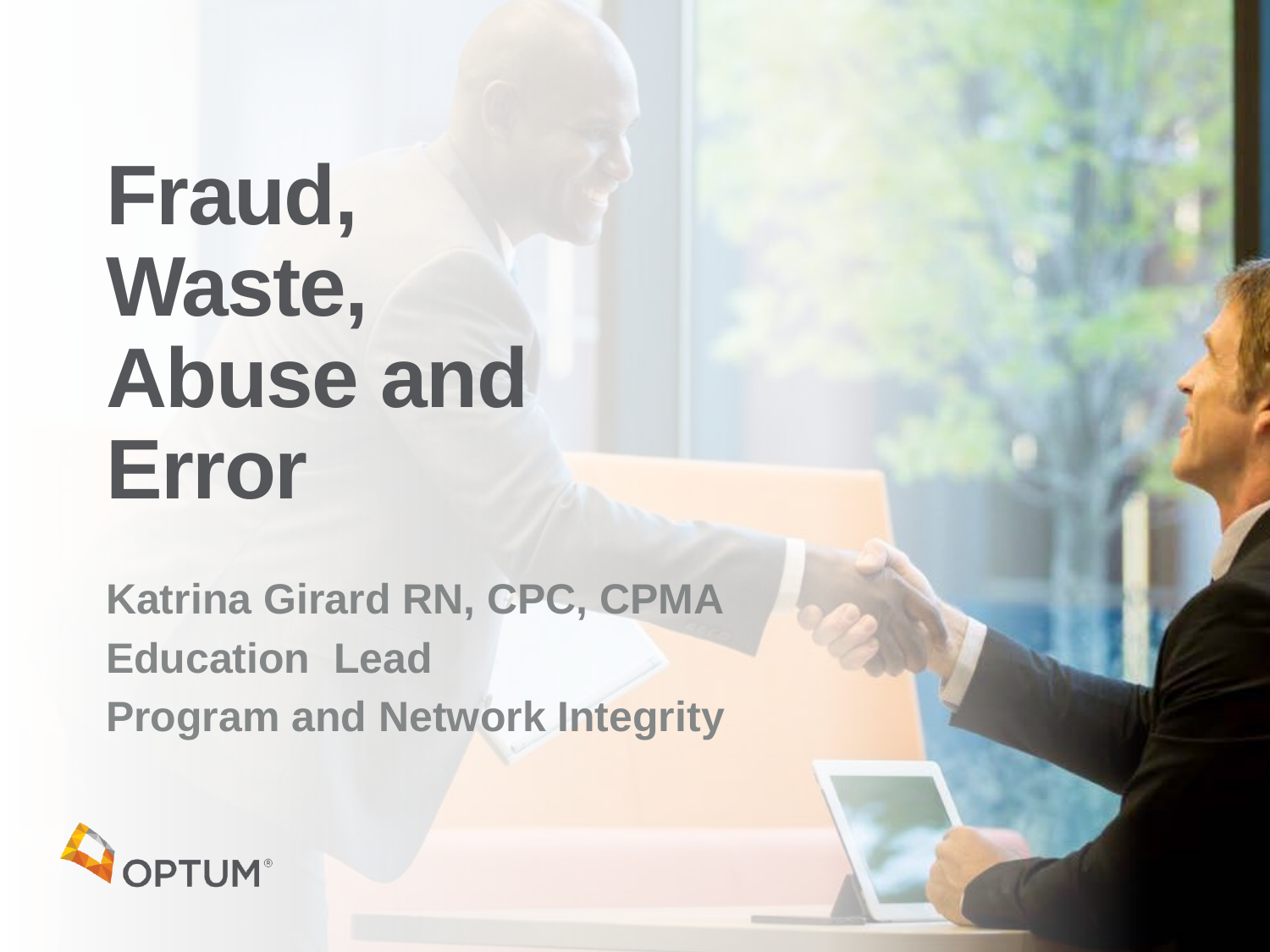## Fraud, Waste, Abuse and Error: Idaho Education 2017

WebEx to Idaho Provider Network | March 27, 2017

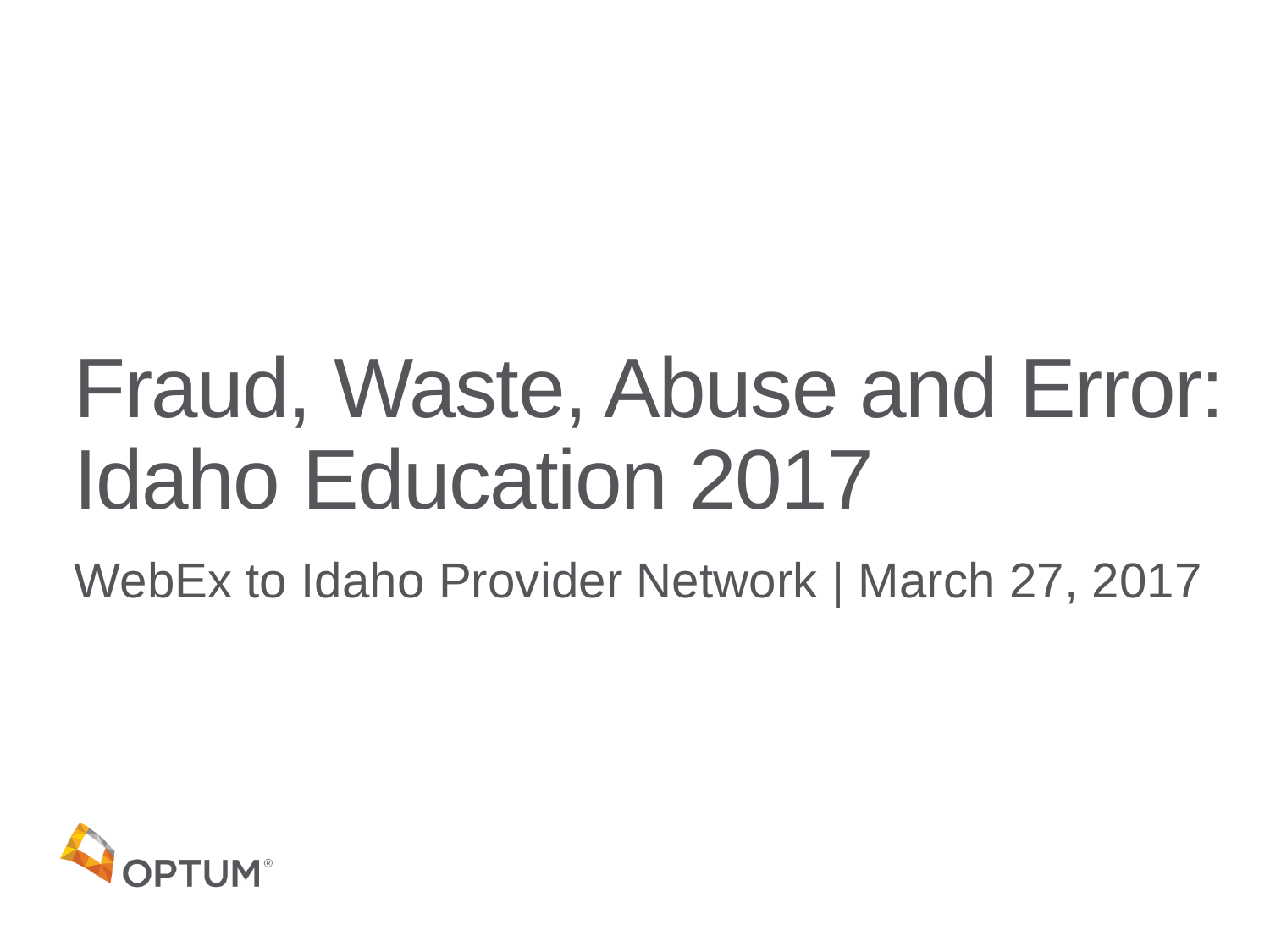## Agenda



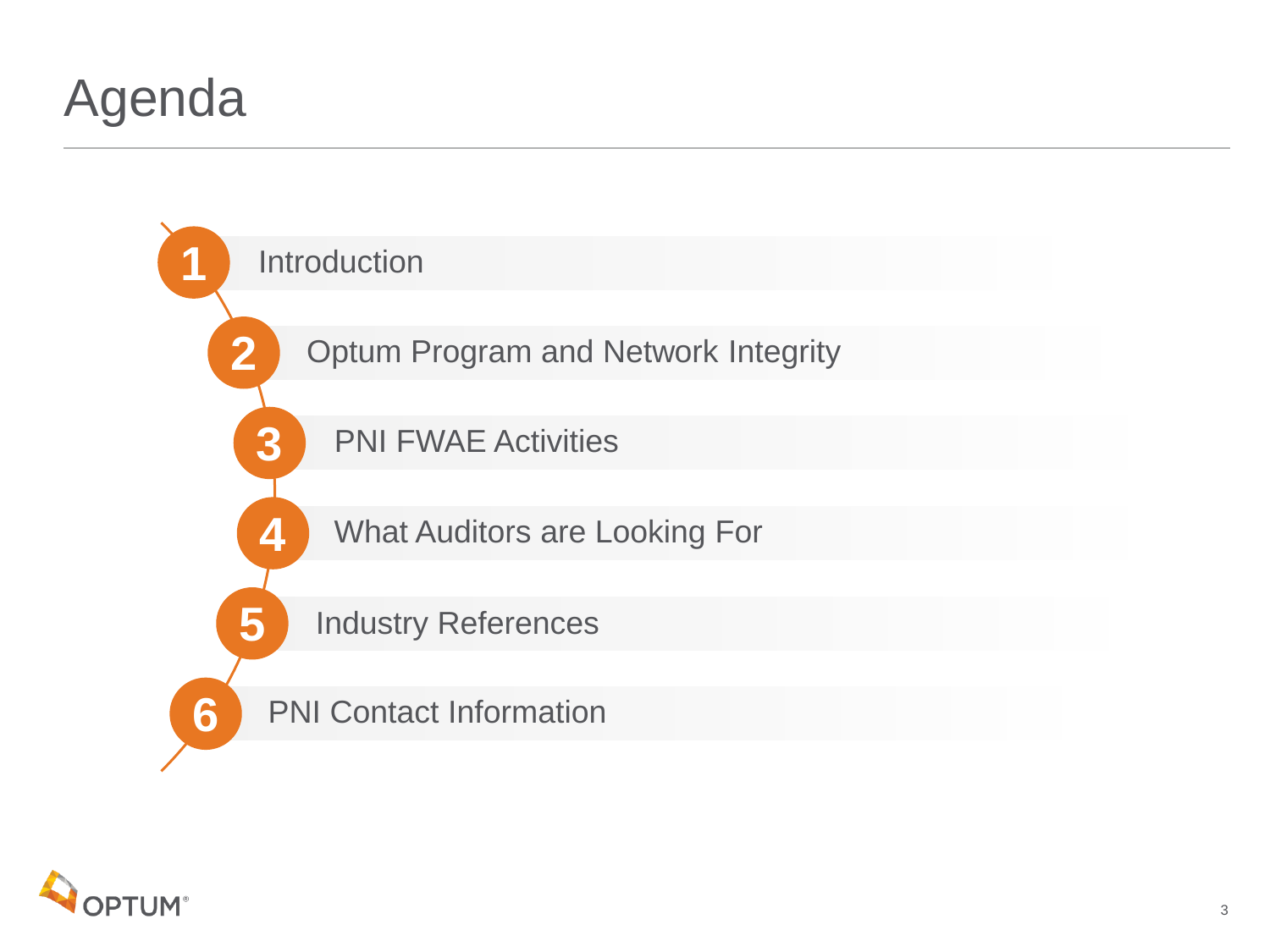## A Bit of CMS History



The Centers for Medicare & Medicaid Services (CMS) is committed to combating provider fraud, waste, and abuse which diverts dollars that could otherwise be spent to safeguard the health and welfare of Medicaid recipients.



In February 2006, the Deficit Reduction Act of 2005 was signed into law and created the **Medicaid Integrity Program** (MIP) under section 1936 of the Social Security Act. This is the first comprehensive Federal strategy to prevent/reduce provider fraud, waste, and abuse.

#### CMS has two broad responsibilities under the MIP:

- 1. To hire contractors to review Medicaid provider activities, audit claims, identify overpayments, and educate providers on Medicaid program integrity issues
- 2. To provide effective support and assistance to States in their efforts to combat Medicaid provider fraud and abuse

4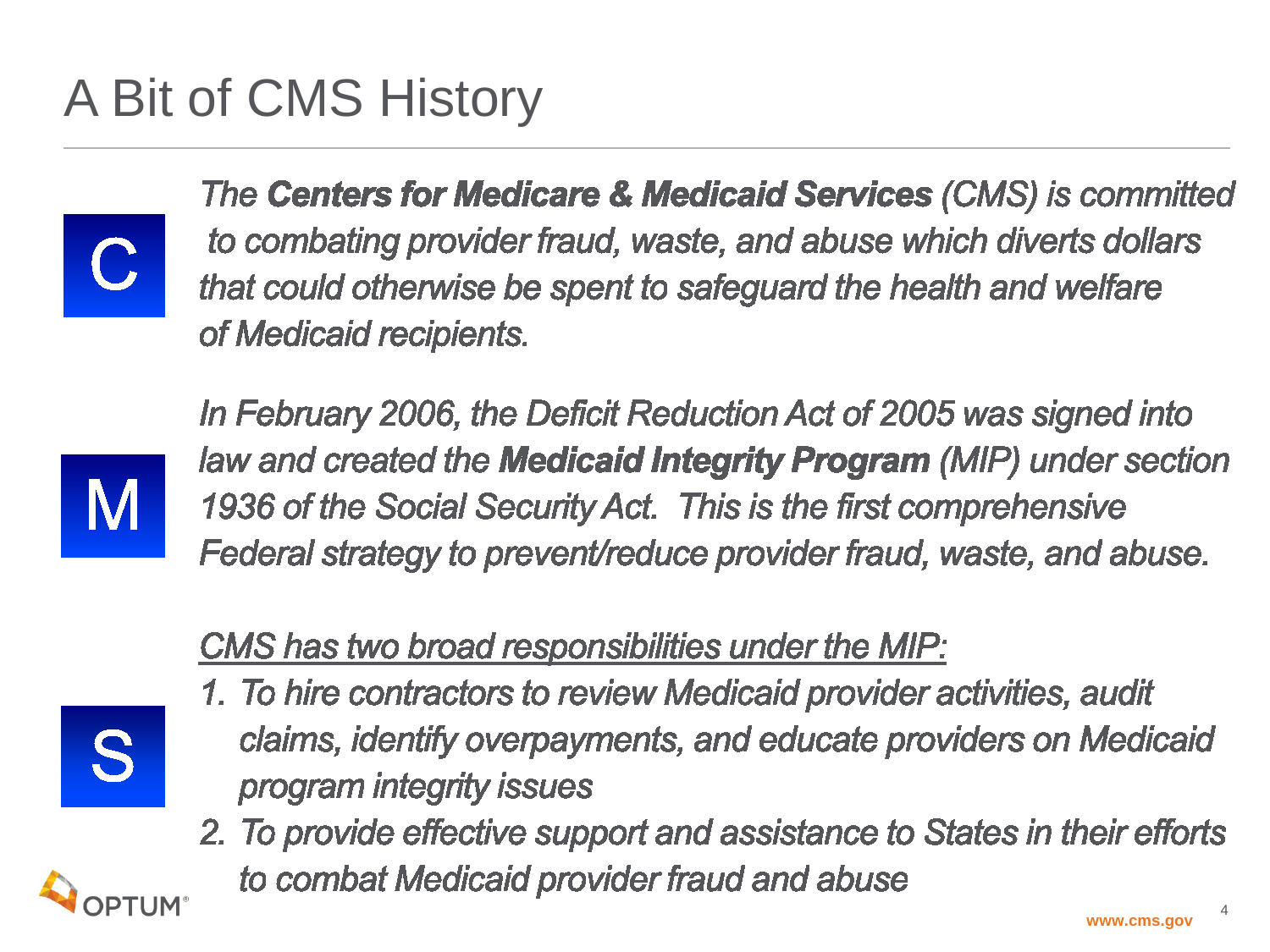### FWAE Refresher

| <b>Fraud</b>                                                                             | <b>Waste</b>                                                                                                            | <b>Abuse</b>                                                                                                                   | <b>Error</b>                                                                                             |
|------------------------------------------------------------------------------------------|-------------------------------------------------------------------------------------------------------------------------|--------------------------------------------------------------------------------------------------------------------------------|----------------------------------------------------------------------------------------------------------|
| <b>Example:</b><br>Knowingly<br>billing for a<br>service that was<br>never<br>performed. | <b>Example:</b><br><b>Billing for</b><br>services 5X per<br>week when 1X<br>per week could<br>have been<br>appropriate. | <b>Example:</b><br><b>Billing for a</b><br>90792<br>(diagnostic<br>evaluation)<br>when individual<br>therapy was<br>performed. | <b>Example:</b><br>A billing<br>representative<br>transposes<br>numbers on a<br>claim and<br>submits it. |

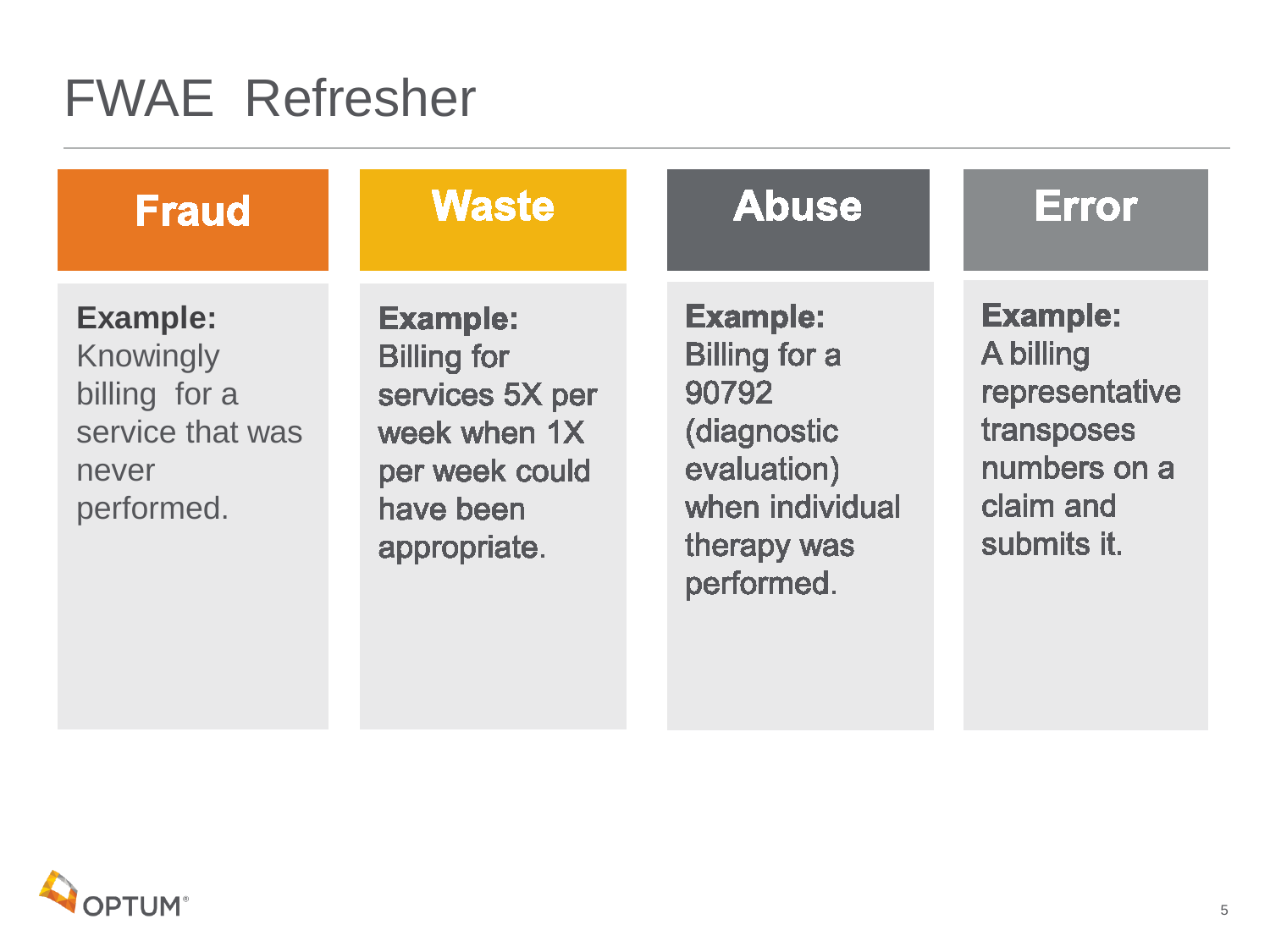**Mission** 



to deliver service and support with confidence and compassion, making Optum the first choice for our internal partners, clients and customers.



#### Commitment

requires not only great capabilities, expertise and people but also a culture that helps us build relationships, to do the best work for the people we serve.

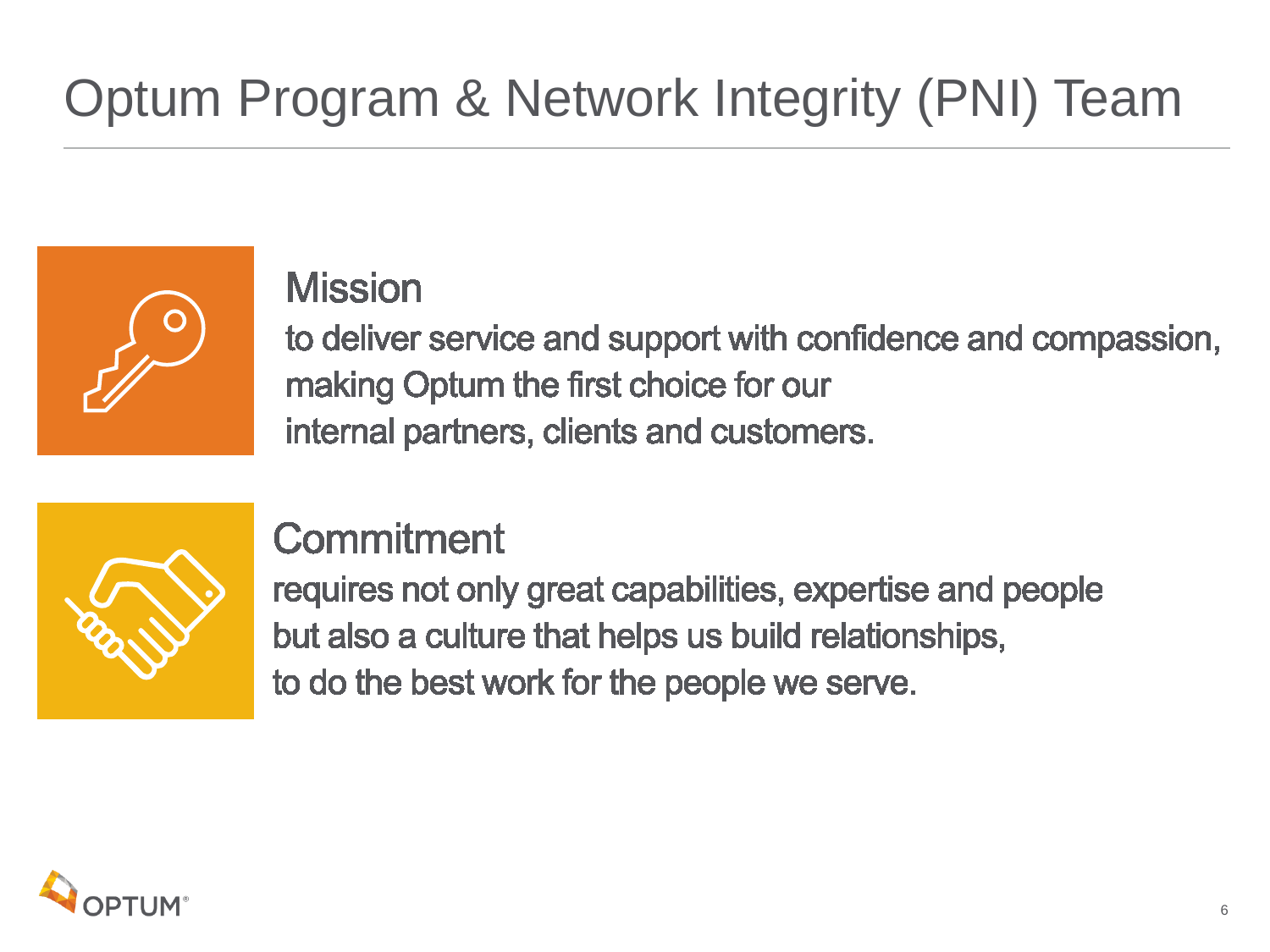## PNI Cultural Values at Work

## **Traditional Approach**

To protect state, federal & other funds from FWAE by individuals or companies who provide services and to protect members from these abuses through the prevention, detection and investigation of FWAE.



## **Optum Approach:**<br>**Program & Network Integrity (PNI)**

To create a culture, internally & externally, where there are consistent incentives to provide better health outcomes within a context that avoids over- or under-utilization of services. It is everything SIU and much more!

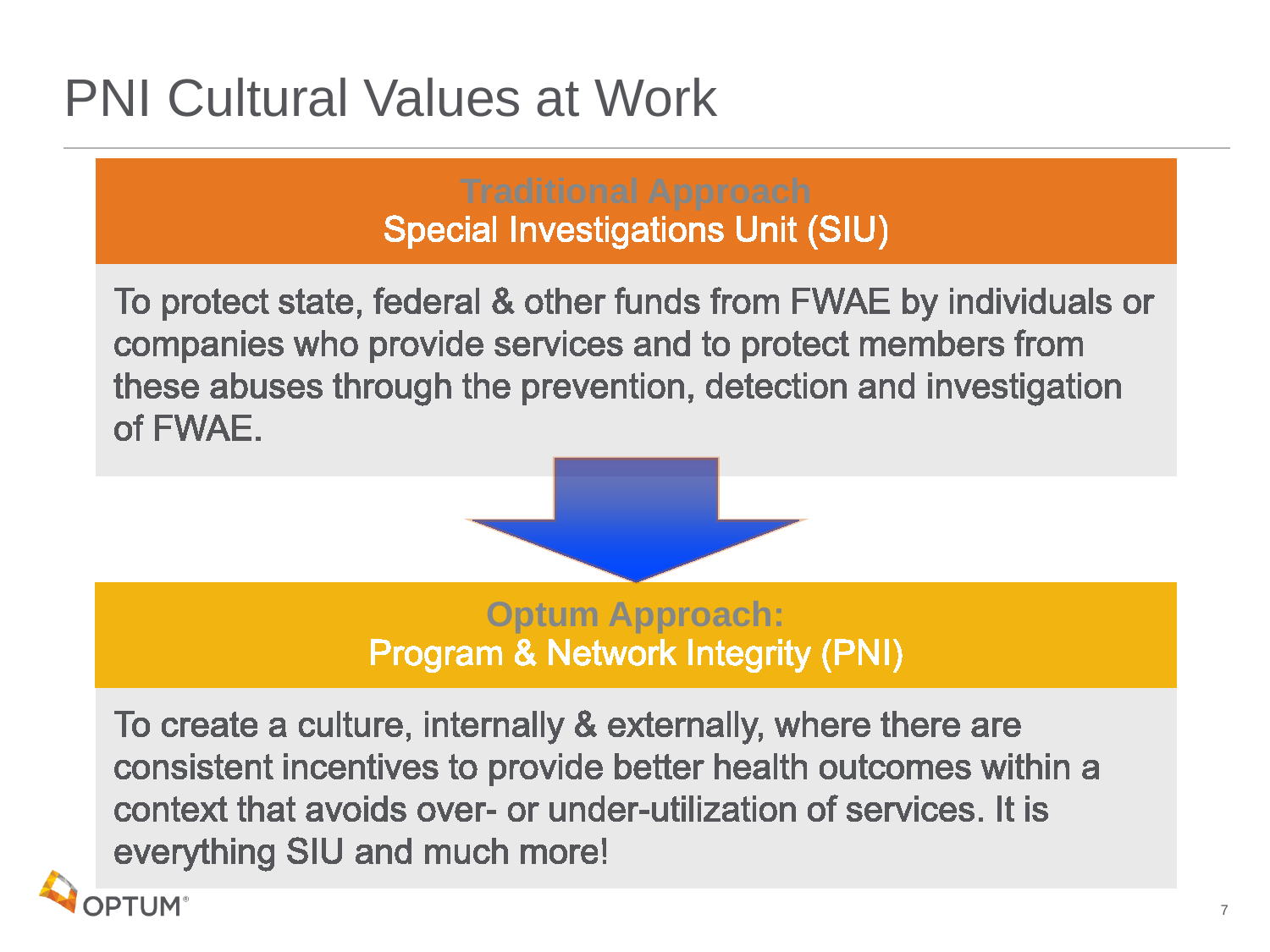### The PNI Focus is to…

- carefully monitor/prevent overall network FWAE
- utilize investigators, clinicians, data analysts and medical coders
- appropriately and consistently evaluate potential FWAE suspicions
- support a robust Education Program that engages provider in changing outlier billing/coding behavior to accurately reflect services rendered
- tailor provider corrective actions to effectively stop/change the outlier behavior

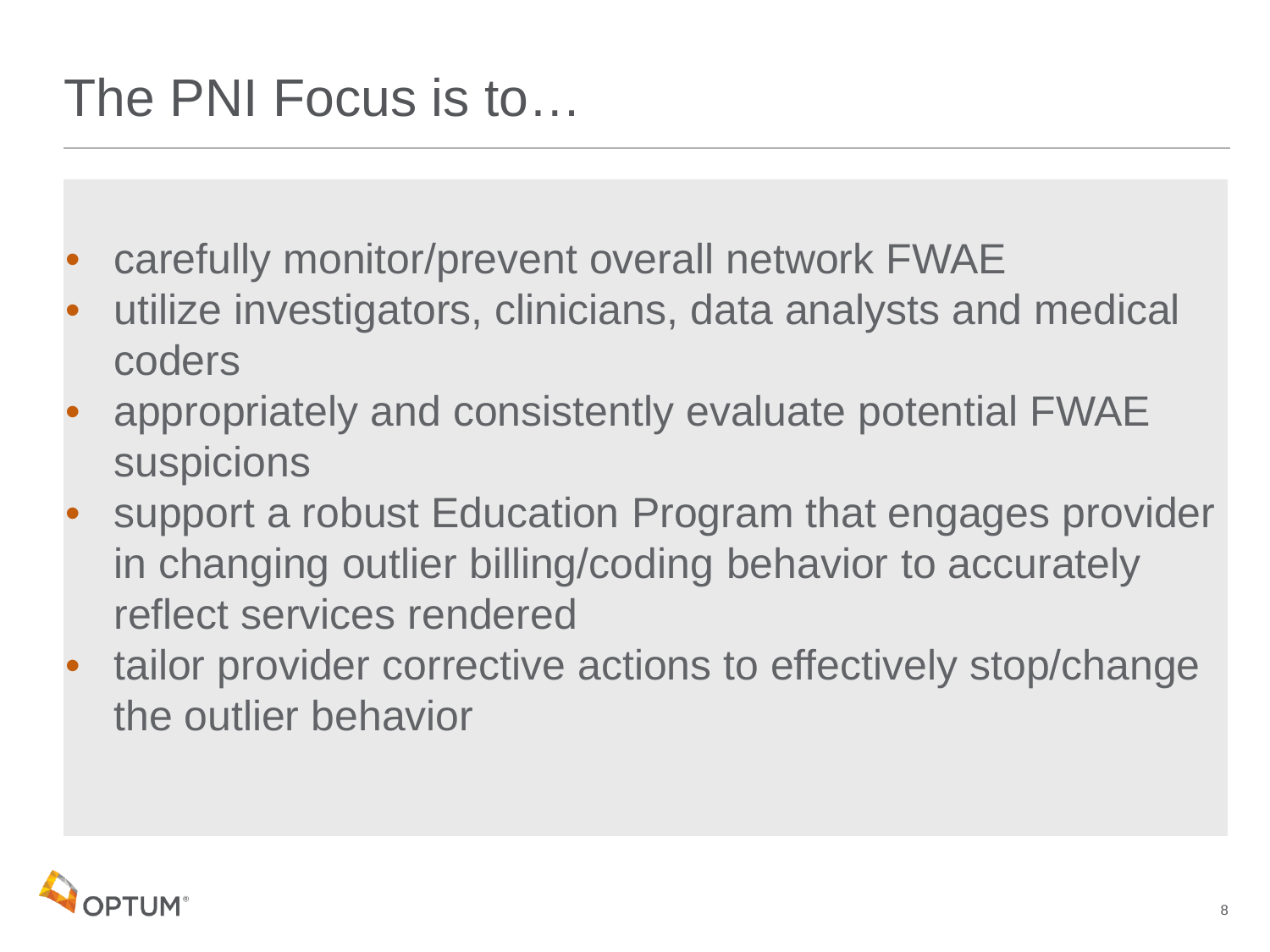### PNI FWAE Activities

**There are two investigative pathways:** 

**PTUM** 

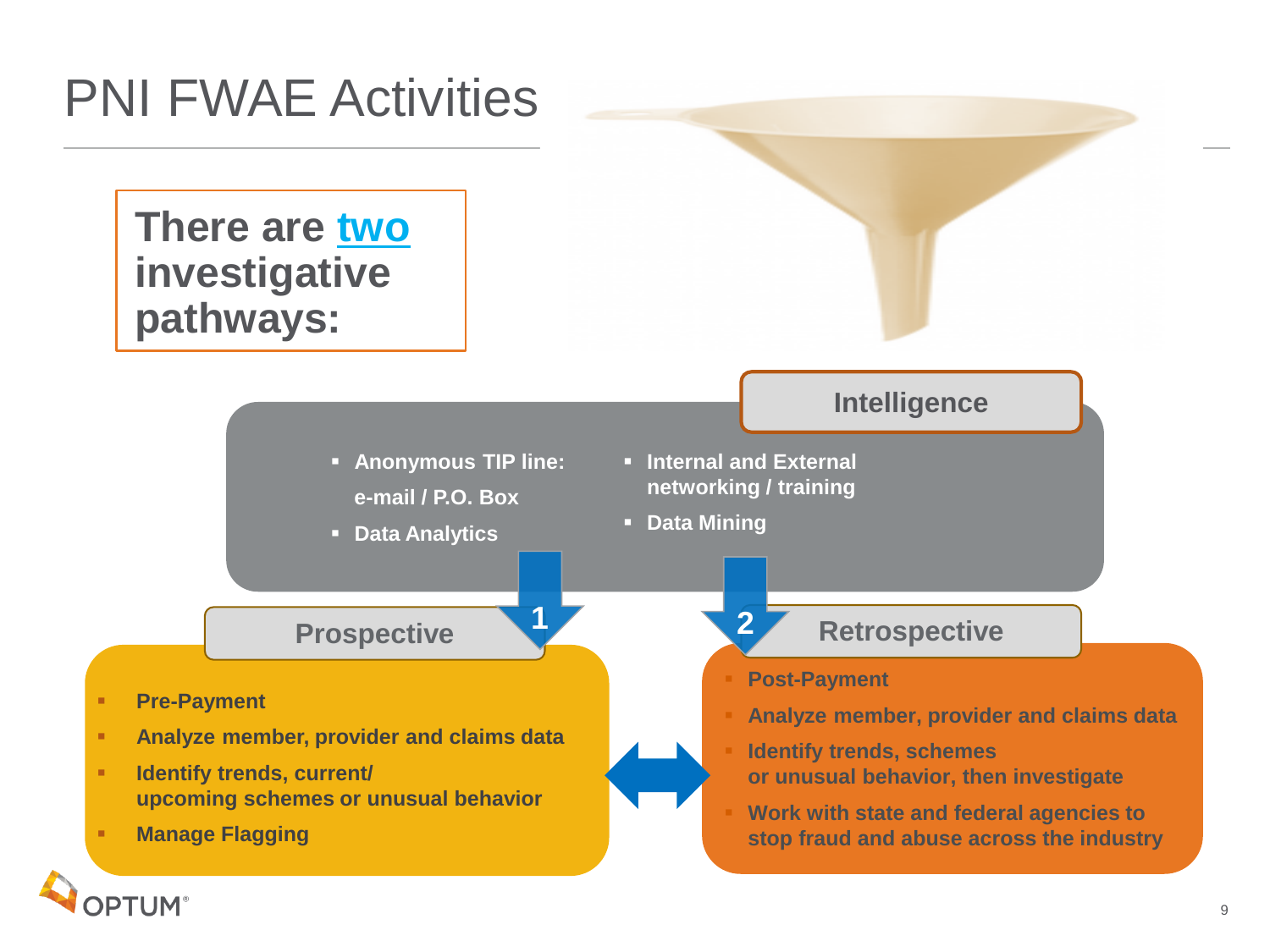## What Auditors are Looking For…

- Inconsistent coding patterns within a group practice
- Coding at high levels for Evaluation and Management Services
- Services not Rendered due to no record submitted
- Unbundling of procedures and services
- Diagnosis concerns/does Diagnosis make sense to documentation studied
- Inadequate Documentation-missing pages, no member name on every page submitted, dates of service are missing or appear altered
- Misrepresentation of rendering provider-different provider then billing provider
- Misrepresentation of non-covered services as covered
- Double billing
- Improper use of modifiers

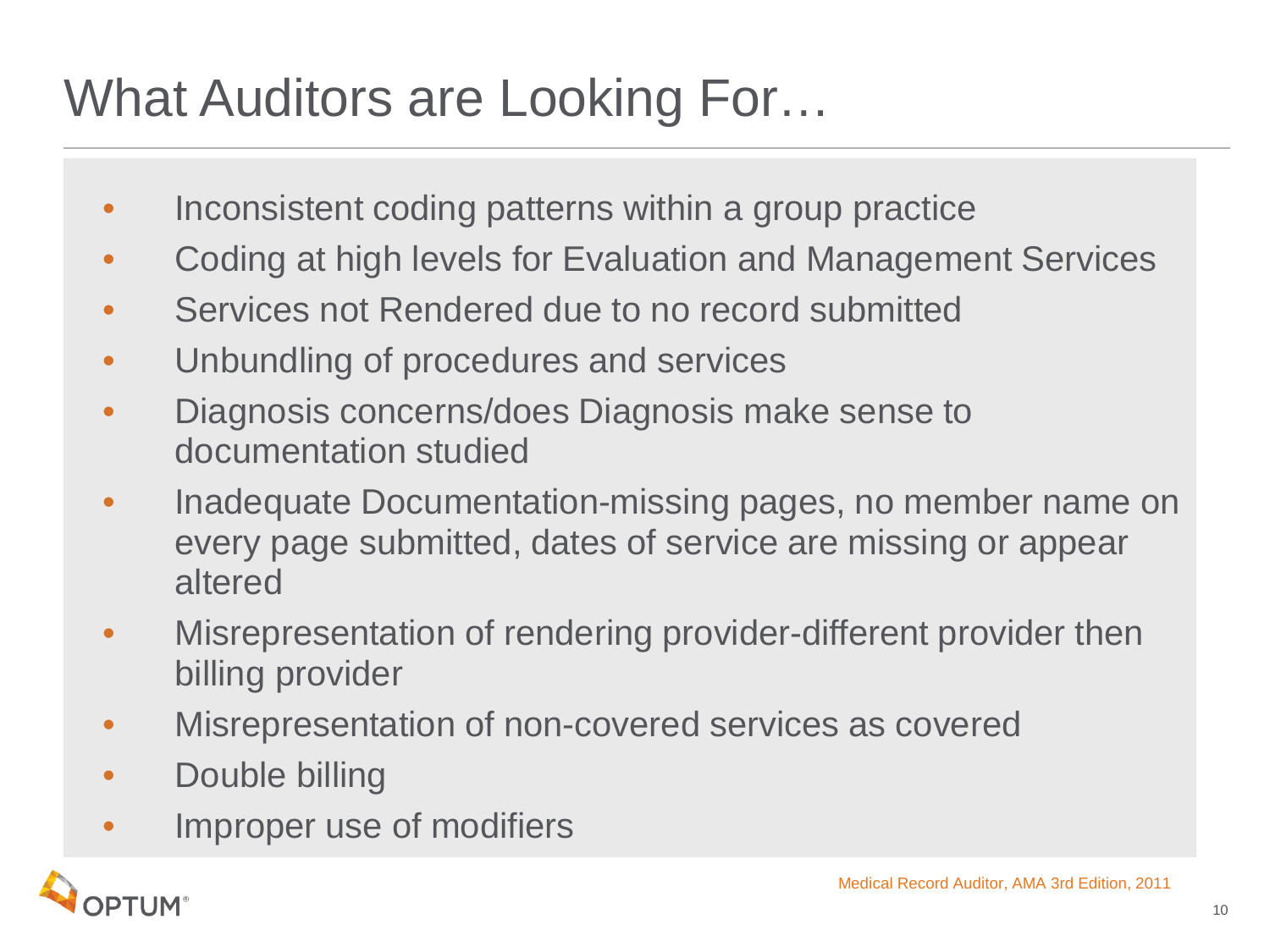## Industry Standards and Regulatory Guidance

#### **Books that are utilized for audit**

**CPT-Current Procedural Terminology** 

**HPCPS-HealthCare Common Procedure Coding System** 

ICD-10- International Classification of Diseases

#### **Other Resources**

1995 & 1997 Documentation Standards

Medicaid and Medicare Guidelines and Provider Manuals for State research

**Internal Coverage Guidelines/Policies and Procedures** 

**Optum Network Manual** 

Internet research for code

Intention (only citing appropriate respected resources)

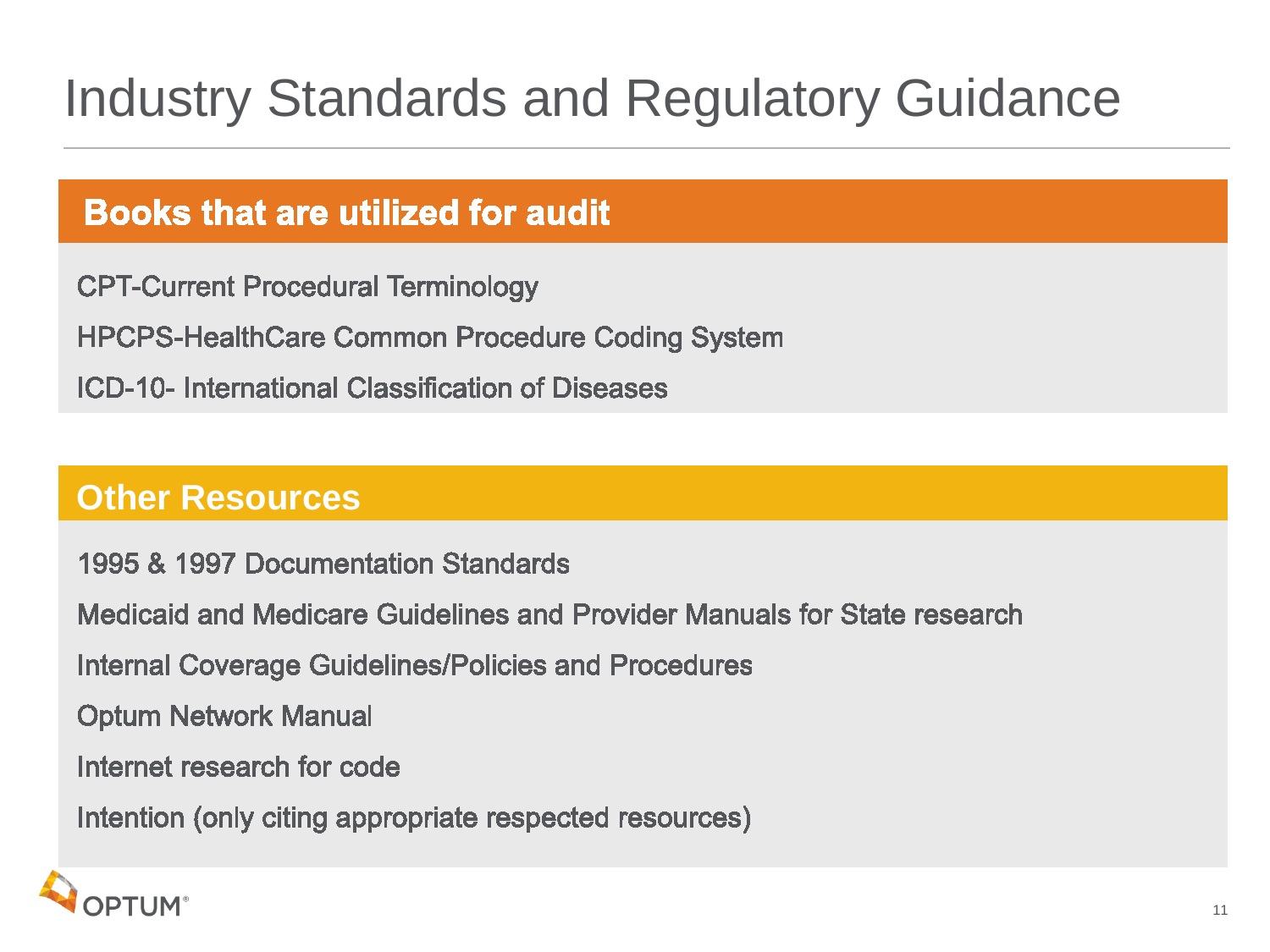## PNI Contact Information: Tips and Communication

**Telephone** 877/972-8844

**E-Mail** optum.pni.tips@optum.com

**Mail** 

P.O. Box 30535, Salt Lake City, UT 84130-0535

**Fax** 248/733-6379

**General Inquiries (other than TIPs)** optum.pni.communications@optum.com



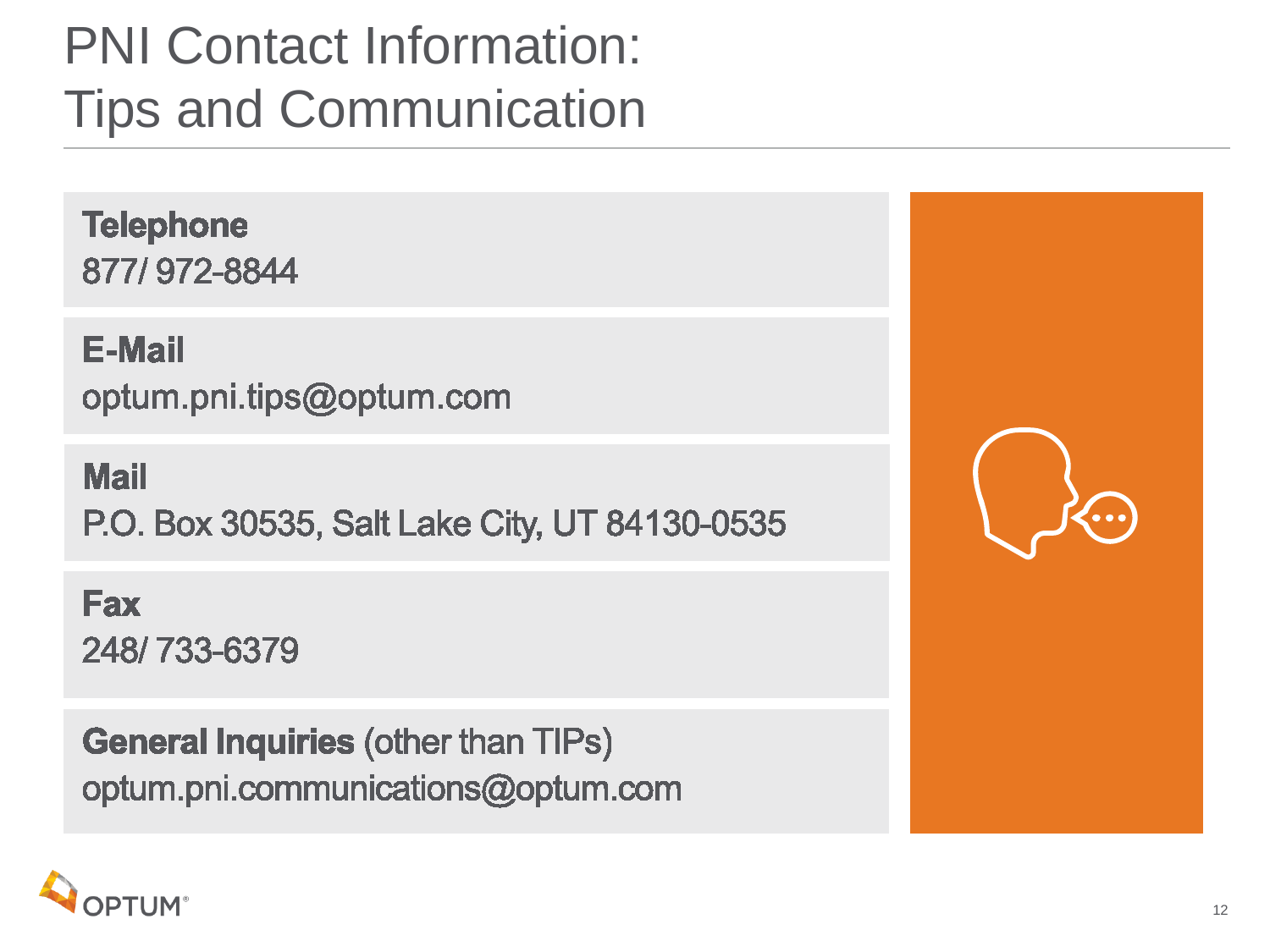### Questions?